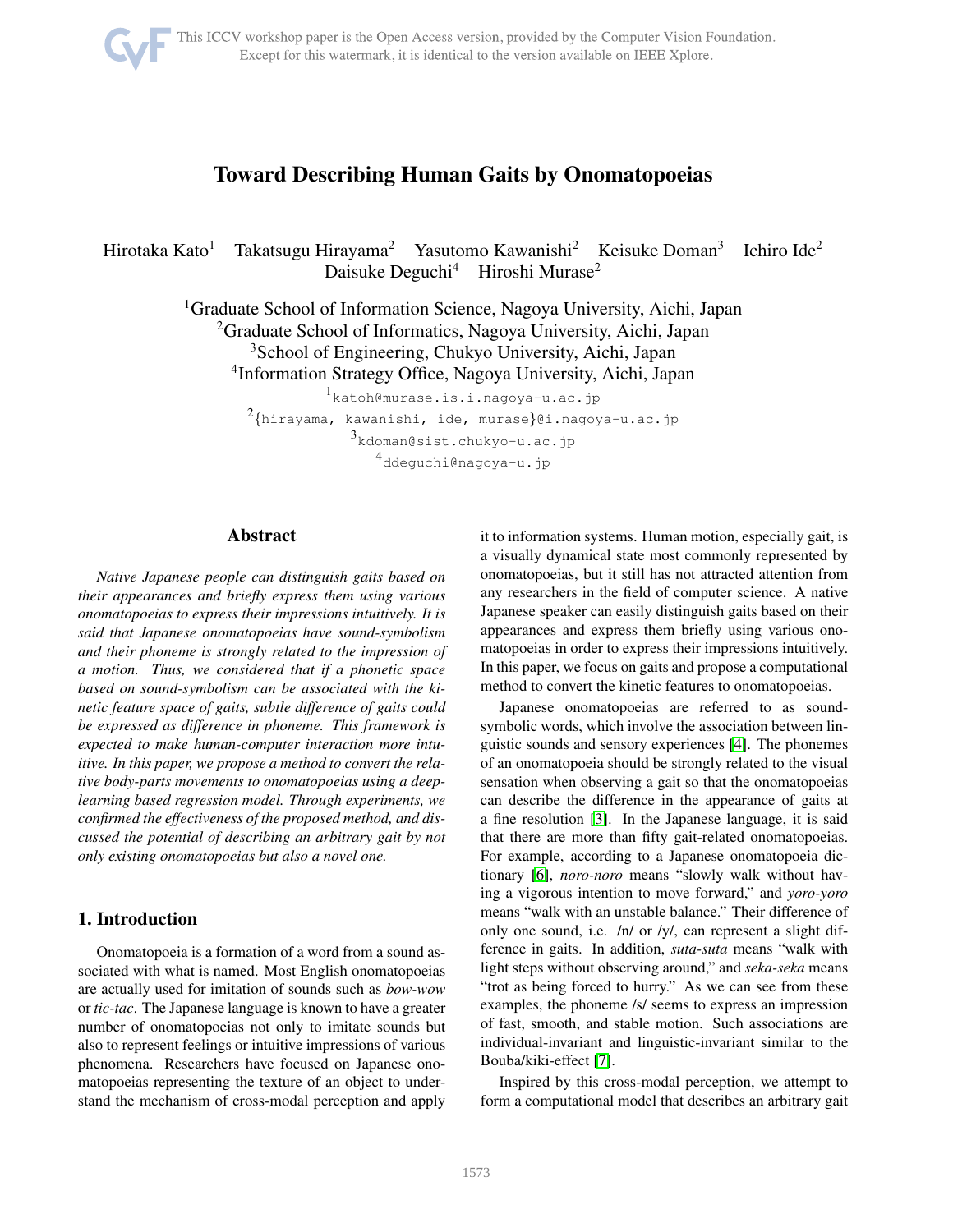by an onomatopoeia. If a phonetic space simulating the sound-symbolism can be constructed and associated with a kinetic feature space of gaits, difference of gait impressions can be computationally expressed as difference in phoneme. This framework enables us to assign not only the existing onomatopoeias but also a novel one generated from an arbitrary combination of phonemes to the gaits. The former is a classification task (see Section [5.2\)](#page-5-0) and the latter is regarded as a kind of zero-shot translation task (see Section [5.3\)](#page-5-1).

We can apply the proposed method to human-computer interaction. It makes the interaction more intuitive as Sakamoto et al. [\[8\]](#page-7-4) revealed that their onomatopoeia quantification system is useful for communication between Japanese patients and foreign doctors. As an example of the application, an advanced driver assistance system can warn the driver of a specific pedestrian by intuitively expressing his/her gait by an onomatopoeia, which they should immediately pay attention to. Also, it can be used to understand eyewitness testimonies including an onomatopoeia of gait in an interactive surveillance system in order to identify pedestrians with such gaits in videos. Such applications which use onomatopoeias as an attribute of motion would be available for even those who do not speak the language owing to the sound-symbolism.

Our contributions are twofold: (1) We motivate the focus on onomatopoeias representing visually dynamic states, (2) We propose a computational model to associate the kinetic feature space of gait with the phonetic space simulating the sound-symbolism, and the model can also describe a gait by a novel onomatopoeia generated from an arbitrary combination of phonemes. The rest of the paper is composed as follows: Related work is introduced in Section [2.](#page-1-0) Section [3](#page-1-1) describes the proposed method that converts human gaits to onomatopoeias. More concretely, it projects the kinetic features into the phonetic space using a deep learning based regression model. Section [4](#page-3-0) introduces the dataset used for evaluation. Section [5](#page-4-0) reports results from two experiments of classification and zero-shot translation, and in Section [6,](#page-5-2) we discuss the experimental results. Finally, the paper is concluded in Section [7.](#page-6-0)

# <span id="page-1-0"></span>2. Related work

There are some previous works on onomatopoeias associated with auditory, visual, and tactile modality in the field of computer science.

Sundaram et al. proposed a "meaning space" having the semantic word based similarity metric that can be used to cluster acoustic features extracted from audio clips tagged with English onomatopoeias [\[10\]](#page-7-5). They also constructed a latent perceptual space using audio clips categorized by high-level semantic labels and the mid-level perceptually motivated onomatopoeia labels [\[11\]](#page-7-6). Fukusato et al. proposed a method to estimate an onomatopoeia imitating a



<span id="page-1-2"></span>Figure 1. Procedure of the proposed method.

collision sound (e.g. "Bang") from physical characteristics of the objects [\[2\]](#page-7-7). Shimoda et al. demonstrated that Web images searched with different onomatopoeias have discriminable visual features [\[9\]](#page-7-8). Doizaki et al. proposed an onomatopoeia quantification system [\[1\]](#page-7-9) which is based on sound-symbolism and quantifies onomatopoeias based on prior subjective evaluations using 26 opposing pairs of tactile adjectives such as "hard – soft".

These works target onomatopoeias imitating sounds or representing visually static states. Meanwhile, as mentioned in Section [1,](#page-0-0) in this paper, we attempt to computationally describe human gaits as visually dynamic states by onomatopoeias.

### <span id="page-1-1"></span>3. Gaits description by onomatopoeias

The procedure of the proposed method is shown in Figure [1.](#page-1-2) In our method, we map the kinetic features extracted from videos to the phonetic space by regression. It consists of the training phase and the description phase. In the following subsection, we explain in detail the kinetic features, the phonetic space, and the regression model.

### <span id="page-1-3"></span>3.1. Body parts detection and kinetic feature extraction

Li et al. proposed an algorithm for fine-grained classification of walking disorders arising from neuro-degenerative diseases such as Parkinson and Hemiplegia, by referring to relative body-parts movement [\[5\]](#page-7-10). In line with this work, we use kinetic features based on the relative movement of body parts.

As a preprocess, we need to detect the body parts of a pedestrian from videos. Here, we use Convolutional Pose Machines (CPM) [\[13\]](#page-7-11). CPM is an articulated pose estimation method based on a deep learning model. It can detect 14 parts of human body, and yields their pixel coordinates. Figures [2\(](#page-2-0)a) and (b) show an example of the original video frame and the corresponding result of parts detection using CPM, respectively.

First, we apply CPM to each frame of an input video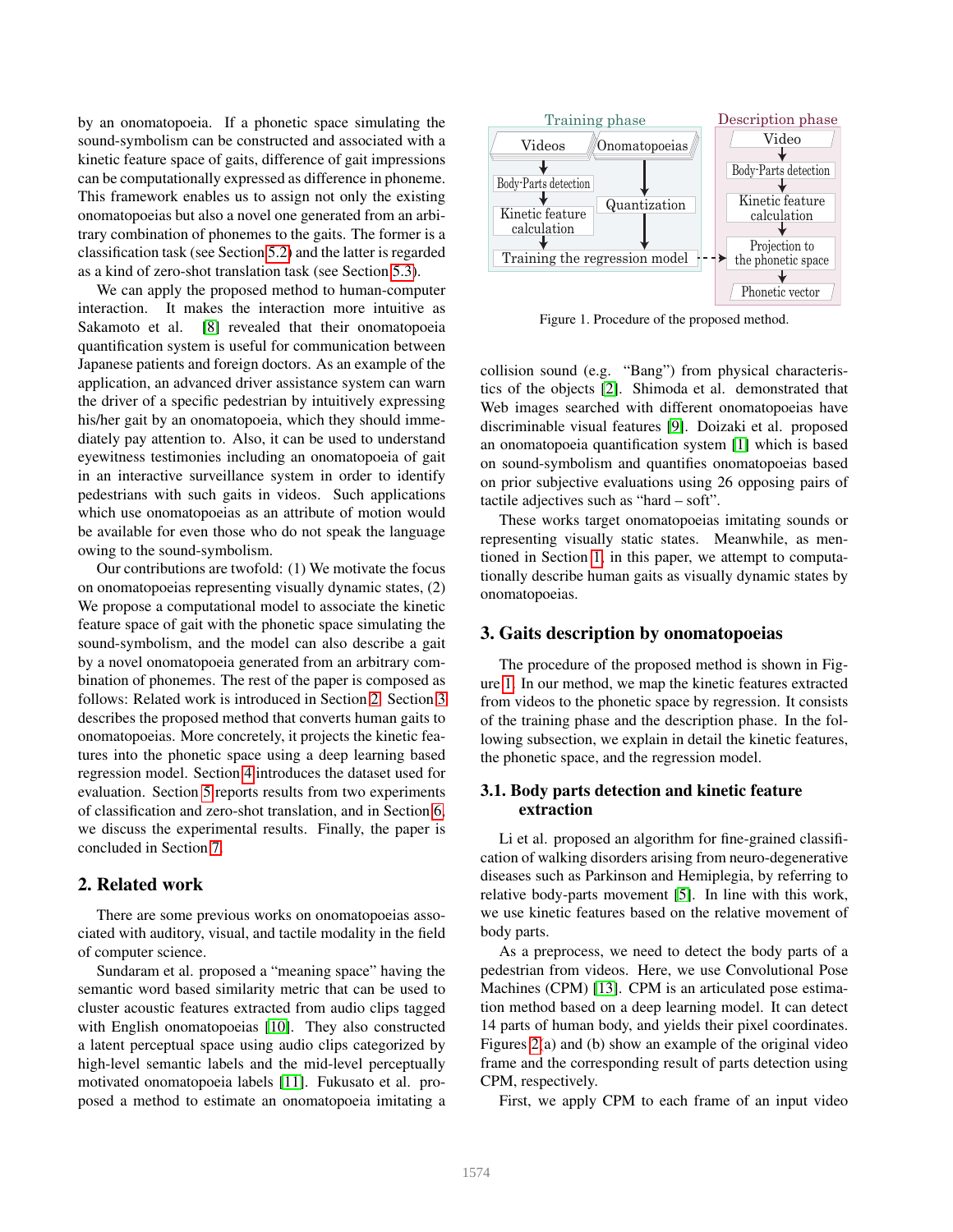|                    |                | Hardness       | Intensity      | Humidity | Fluidity | Roundness | Elasticity | Speed          | Warmth  |
|--------------------|----------------|----------------|----------------|----------|----------|-----------|------------|----------------|---------|
|                    | /al            | $\theta$       |                |          |          | 2         | $-2$       |                | 0       |
|                    | /1/            | 2              |                | 0        |          |           |            | 2              | -1      |
| Vowel              | / <sub>u</sub> |                |                |          |          |           |            |                |         |
|                    | /el            |                | $-2$           |          |          |           |            |                |         |
|                    | /o/            | — 1            | $\overline{c}$ | $\Omega$ |          | 2         | $\theta$   | $-2$           |         |
|                    | /k/            | $\overline{2}$ | $\overline{c}$ |          | $\theta$ | $\Omega$  | $\Omega$   | $\overline{2}$ | $-1$    |
|                    | $\sqrt{s}$     | 2              |                |          |          |           |            | 2              | $-1$    |
|                    | /t/            |                |                |          |          |           |            |                | $-2$    |
|                    | /n/            |                |                |          |          |           |            | $-2$           | 2       |
|                    | /h/            | $-2$           |                |          |          |           |            | -1             | 2       |
|                    | /m/            | $-2$           | $-2$           |          |          |           | 0          | $-1$           |         |
|                    | /y/            | $-2$           | $-1$           |          |          |           |            | $\Omega$       |         |
| Consonant          | /r/            | $-1$           | $-1$           |          |          |           |            |                |         |
|                    | /w/            | $^{-2}$        | 2              |          |          |           |            |                |         |
|                    | /g/            | 3              | 3              |          |          |           |            |                |         |
|                    | z              |                |                |          |          |           |            |                | $-1$    |
|                    | $/d/$          |                |                |          |          |           |            |                | $-2$    |
|                    | /b/            |                | — I            |          |          |           | $-1$       | $-2$           | 2       |
|                    | /p/            | $-3$           | $-3$           |          | 0        | 2         | $\Omega$   | $\Omega$       | 3       |
| Contracted sounds  |                | $-1$           | $-1$           | $+1$     | $\pm 0$  | $+1$      | $+2$       | $+2$           | $+1$    |
| Doubled consonants |                | $\pm 0$        | $\pm 0$        | $\pm 0$  | $\pm 0$  | $\pm 0$   | $\pm 0$    | $+1$           | $\pm 0$ |

<span id="page-2-1"></span>Table 1. Phoneme quantization by eight attributes on impression of phoneme [\[12\]](#page-7-12).



<span id="page-2-0"></span>

(a) Original video frame. (b) Parts detection result.

Figure 2. Example of body parts detection using CPM [\[13\]](#page-7-11).

and obtain 14 sequences of pixel coordinates  $P(p, t) \in \mathbb{R}^2$ . Here,  $p \in \{0, \ldots, 13\}$  indicates the index of each body part, and  $t \in \{1, \ldots, T\}$  indicates the index of each video frame where the length of the input video is  $T$ . Next, we calculate the Euclidean distance  $D_{p_1,p_2}(t)$  between arbitrary pairs of parts  $p_1$  and  $p_2$ . Then, we calculate the human height  $H(t)$ , namely, the difference in y-coordinates between head and foot, and their average in the sequence  $\bar{H}$ . Finally, we divide all of  $D_{p_1,p_2}(t)$  by  $\bar{H}$ , and obtain a sequence of the normalized body-parts distance  $L_{p_1,p_2}(t)$ . Note that the number of combinations of  $p_1$  and  $p_2$  under the condition  $p_1 < p_2$  is  $_{14}C_2 = 91$ .

### 3.2. Phonetic space

In order to construct the phonetic space, we need to quantize phonemes based on sound symbolism. The onomatopoeia quantification system by Doizaki et al. [\[1\]](#page-7-9) seems to be an appropriate reference for our objective. Unfortunately, the parameters of the state-of-the-art system are not publicly available, and also, it is difficult to reconstruct the system accurately because we need to conduct a large scale subjective experiment. Thus, we decided to refer to another quantization proposed by Tomoto et al. [\[12\]](#page-7-12), which is publicly available. They have argued each Japanese phoneme can be represented by an 8-dimensional vector consisting of eight attributes on the impression of phonemes: hardness, intensity, humidity, fluidity, roundness, elasticity, speed, and warmth.

Table [1](#page-2-1) shows the correspondence between each phoneme and the values of an 8-dimensional vector [\[12\]](#page-7-12). This table covers all vowels, all consonants, contracted sounds, and double consonants in Japanese. The contracted sounds, e.g. /ky/, /sy/, are consonants accompanied by the consonant /y/. The double consonants, e.g. /kk/, /ss/, make the pronunciation of the preceding vowel shorter. When such consonant variation occurs, the vectors of contracted sounds and double consonants will have values modified by adding the weights to the values of the original consonant.

Based on the table, Tomoto et al. [\[12\]](#page-7-12) proposed a 32-dimensional phonetic vector for "ABCD-ABCD"-type onomatopoeias, which composes the majority of ono-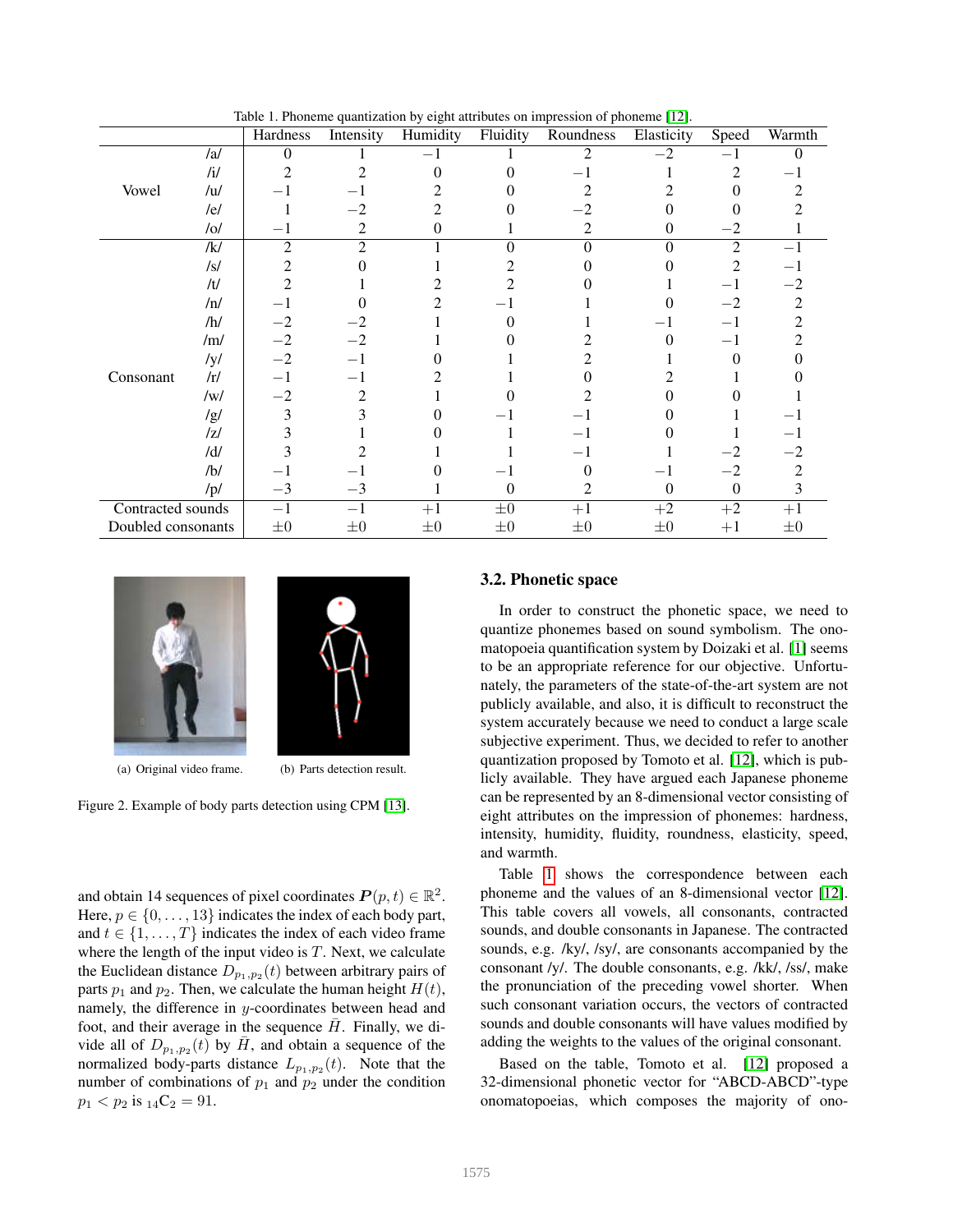<span id="page-3-3"></span>

| Table 2. Selected onomatopoeias and their meanings [6].                      |                                                           |  |  |  |  |
|------------------------------------------------------------------------------|-----------------------------------------------------------|--|--|--|--|
| Onomatopoeia                                                                 | Meaning                                                   |  |  |  |  |
| suta-suta                                                                    | Walk with light steps without observing around            |  |  |  |  |
| Slowly walk without having a vigorous intention to move forward<br>noro-noro |                                                           |  |  |  |  |
| Walk with an unstable balance<br>yoro-yoro                                   |                                                           |  |  |  |  |
| dossi-dossi<br>Walk with one's weight by stepping on the ground forcefully   |                                                           |  |  |  |  |
| Trot as being forced to hurry<br>seka-seka                                   |                                                           |  |  |  |  |
| teku-teku                                                                    | Walk by firmly stepping on the ground for a long distance |  |  |  |  |
| Walk with dropping one's shoulder for a long distance<br>tobo-tobo           |                                                           |  |  |  |  |
| noshi-noshi                                                                  | Walk with heavy steps forcefully                          |  |  |  |  |
| yota-yota                                                                    | Walk with weak steps as with an elderly or a patient      |  |  |  |  |
| bura-bura                                                                    | Walk without having any intention                         |  |  |  |  |



<span id="page-3-1"></span>Figure 3. Overview of the regression model.

matopoeias representing gaits such as *suta-suta* and *yoroyoro*. First, they decompose an "ABCD-ABCD"-type onomatopoeia into two sets of four phonemes. For example, *suta-suta* can be decomposed into "/s/, /u/, /t/, /a/" and "/s/, /u/, /t/, /a/." Next, they focus on only one set of the four phonemes and translate each phoneme into an 8 dimensional phonetic vector according to Table [1.](#page-2-1) Finally, they concatenate the four phonetic vectors, which yields a 32-dimensional phonetic vector. We use this phonetic vector to construct the 32-dimensional phonetic space.

#### 3.3. Regression model

As a regression model, we use a 1-dimensional Convolutional Neural Network (CNN). Figure [3](#page-3-1) shows the overview of the model. We aim to analyze the temporal change of the body-parts movement on multiple time-scales by using a temporal convolution process. The input data is 91  $(=_{14}C_2)$ sequences of body-parts distance  $L_{p_1,p_2}(t)$ , and the number of units in the input layer is  $T$ . Here, we handle each sequence as a channel. The supervisory data in the training phase and the output data in the description phase are 32-dimensional phonetic vectors. The network architecture of the regression model is explained in more detail in Section [5.2.](#page-5-0)

We project the kinetic features to the phonetic space by using this model. In other words, this process is regarded as a spatial transformation.



<span id="page-3-2"></span>Figure 4. Video recording environment.

# <span id="page-3-0"></span>4. Dataset

We constructed a dataset that includes videos recording human gaits and their onomatopoeia labels. In this section, we introduce the video recording session and the onomatopoeia labeling experiment.

#### 4.1. Video recording

The video recording was made over a single actor at a time. Figure [4](#page-3-2) shows the environment of the video recording. The walking section was approximately five meters long.

Seven actors who were native Japanese University students in their twenties were asked to walk with a gait representing an onomatopoeia back and forth the walking section. Table [2](#page-3-3) shows a list of instructed onomatopoeias and their meanings for reference. The ten onomatopoeias express typical impression of gaits, which were chosen from 56 onomatopoeias of gaits appeared in a Japanese onomatopoeia dictionary [\[6\]](#page-7-2). We recorded some ordinary gaits as well. Finally, we recorded 158 gaits (79 from front of the actors and the paired 79 from back).

The videos were taken at a rate of 60 fps,  $527 \times 708$  pixels resolution, and 8-bit color. We used a USB 3.0 camera Flea3[1](#page-3-4) produced by Point Gray Research, Inc. The camera was set approximately twenty meters away from the termination of the walking section to suppress the scale variation of body appearance due to walking along the optical axis of the camera.

<span id="page-3-4"></span><sup>&</sup>lt;sup>1</sup>Sensor size: 2/3 inch, Focal length of lens: 35 mm.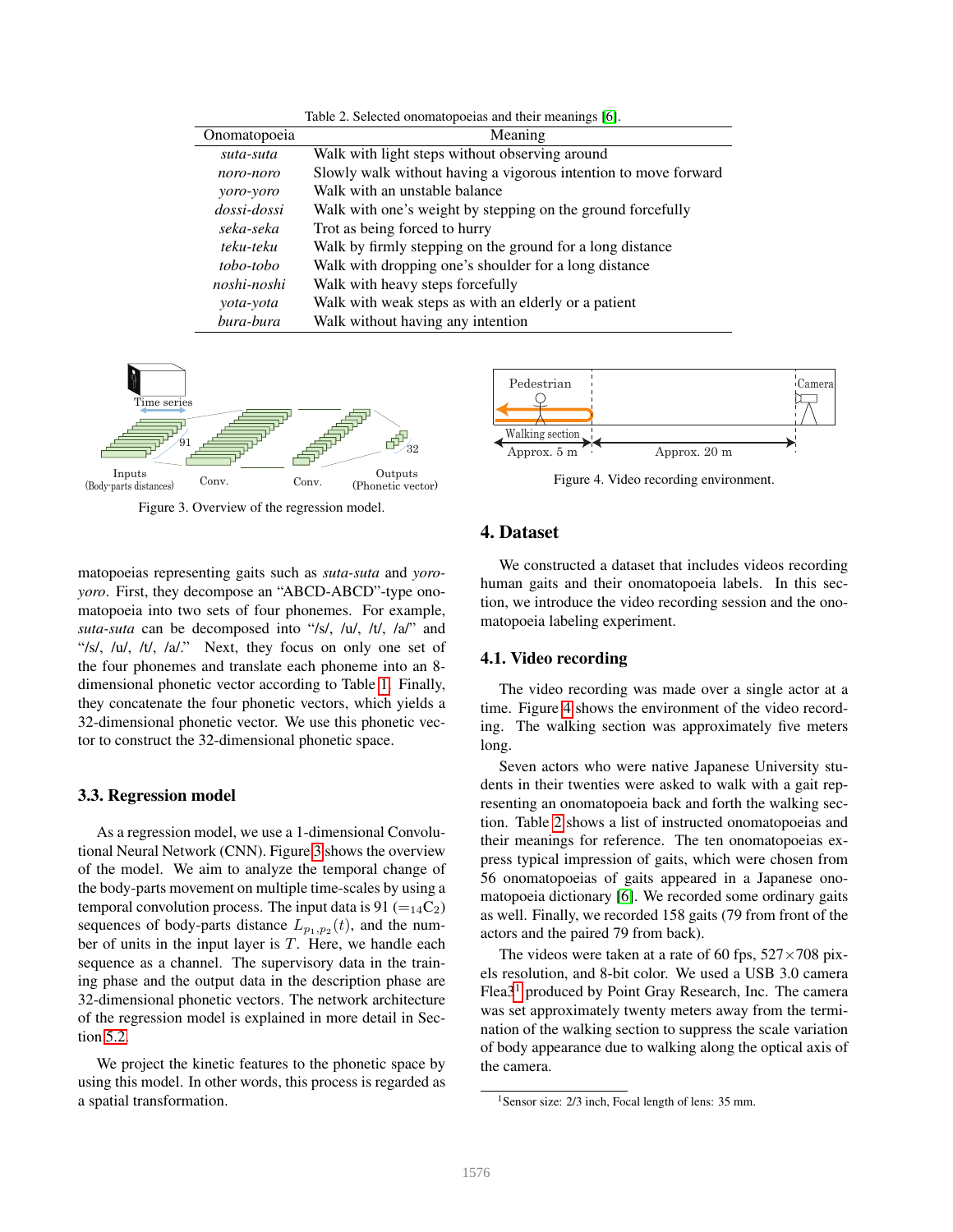| rable 5. Kesult of subjective experiment. |      |                          |                |       |          |          |          |          |                |                |       |
|-------------------------------------------|------|--------------------------|----------------|-------|----------|----------|----------|----------|----------------|----------------|-------|
| Instruction                               |      | Number of labeled videos |                |       |          |          |          |          |                |                |       |
| to pedestrian                             | suta | noro                     | yoro           | dossi | seka     | teku     | tobo     | noshi    | yota           | bura           | Total |
| Ordinary                                  |      | 0                        |                |       |          | 6        | 0        | 0        | 0              | 0              | 11    |
| suta                                      | 11   | 0                        | 0              | 0     | 4        | 2        | 0        | $\theta$ | $\Omega$       | $_{0}$         | 17    |
| noro                                      | 0    | 5                        | 0              | 0     | $\Omega$ | 0        | 2        | 0        | $\Omega$       | 2              | Q     |
| yoro                                      |      |                          |                |       |          | 0        | 0        | 0        | $\overline{c}$ | $\overline{2}$ |       |
| dossi                                     | 0    | 0                        |                |       | 0        |          | 0        |          | 0              | 0              |       |
| seka                                      |      | 0                        |                |       | 3        | 0        | 0        | O        |                | 0              |       |
| teku                                      |      | 0                        | 0              | 0     |          |          | 0        | $\Omega$ | 0              | 0              |       |
| tobo                                      |      | 0                        | 0              |       |          | 0        | 3        | 0        | $\Omega$       | 0              |       |
| noshi                                     |      |                          | 0              |       |          | 0        | ↑        |          |                | 0              |       |
| yota                                      | 0    | 0                        | $\mathfrak{D}$ | 0     | $\Omega$ | 0        | 2        | 0        | 0              | 0              |       |
| bura                                      | 0    | 0                        |                | 0     | $\theta$ | $\theta$ | $\theta$ | 0        | $\theta$       | 2              |       |
| Total                                     | 18   | 6                        | 10             | 7     | 8        | 10       | 9        |          | 3              | 6              | 78    |

<span id="page-4-2"></span>



<span id="page-4-1"></span>Figure 5. Annotation tool.

#### 4.2. Onomatopoeia labeling

Although we asked the actors to walk with gaits representing specific onomatopoeias, they could not always move their bodies as they intended because they were not skilled actors. Thus, we should not use the instructed onomatopoeia as the ground-truth label of the corresponding gait. In order to annotate the gait recorded in each video, we conducted a subjective experiment and asked evaluators to annotate the videos with onomatopoeias.

Fourteen evaluators who were native Japanese University students in their twenties watched 79 videos showing the gaits from the front and annotated each video with zero or more labels which were selected from the ten onomatopoeias shown in Table [2.](#page-3-3) Figure [5](#page-4-1) shows the annotation tool. Seven evaluators were assigned to each video. Each onomatopoeia was annotated when the majority of the evaluators selected it. The result is shown in Table [3,](#page-4-2) whose rows indicate the onomatopoeias instructed to the actors, and columns indicate the labeled results. Note that the total number of labels in Table [3](#page-4-2) does not match the number of videos  $(= 79)$  because some videos were annotated with



<span id="page-4-3"></span>Figure 6. Extraction of samples from video sequence.

multiple or no onomatopoeias. Finally, the same label was assigned to the video showing the gaits from the back paired with the front.

If a video was annotated with various onomatopoeias, we assigned the onomatopoeia having the most votes to the video as the ground-truth label, and unfortunately, only a few videos were assigned to two classes *noshi-noshi* and *yota-yota* as shown in Table [3,](#page-4-2) so only the other eight classes were used in the following experiments.

### <span id="page-4-0"></span>5. Experiments

In this section, we report the result of two experiments. The first one is a multiclass-classification experiment for evaluating the performance of the regression model. The second one is a zero-shot translation experiment for describing gaits by an existing onomatopoeia or a novel one.

### 5.1. Sampling

Before conducting the experiments, we sampled training and test data from the dataset. Since the length of video sequences in the dataset are uneven, we sampled subsequences with a fixed length  $T$  [frames] defined in Section [3.1](#page-1-3) by shifting the initial frame every s [frames]. As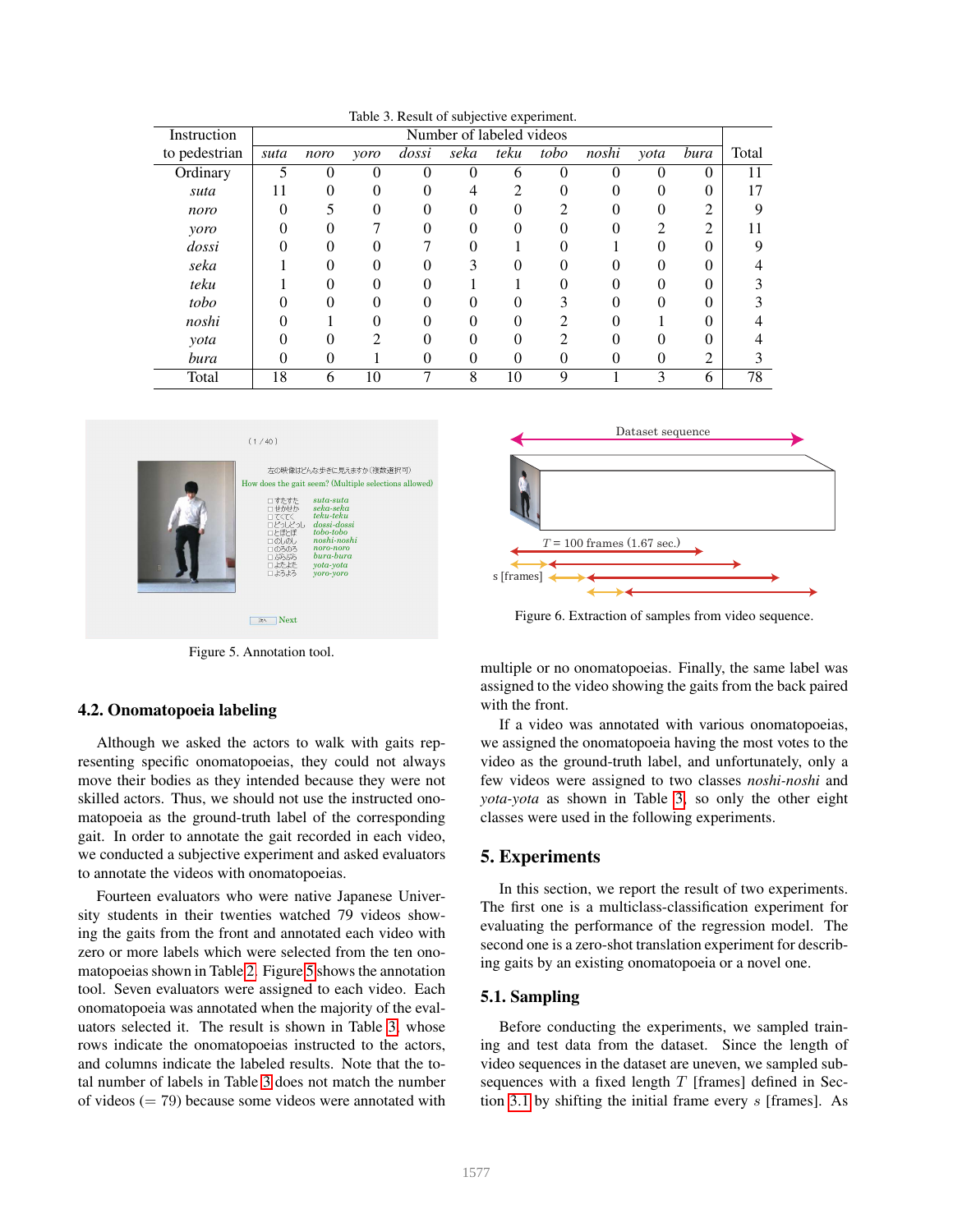<span id="page-5-4"></span>Table 4. Network architecture of the proposed method using 1 dimensional CNN.

| Input  | <b>Units: 100</b>                    | Channels: 91  |
|--------|--------------------------------------|---------------|
|        | Convolution $1 \mid$ Kernel size: 10 | Channels: 128 |
|        | Max-pooling size: 10                 |               |
|        | Convolution 2   Kernel size: 10      | Channels: 128 |
|        | Max-pooling size: 10                 |               |
| Output | Units: 32                            |               |

Table 5. Network architecture of the comparative method 1 using LSTM.

<span id="page-5-5"></span>

| Input         | Length: 100, Units: 91 |
|---------------|------------------------|
| Fully-connect | Units: 100             |
| LSTM          | Units: 100             |
| Output        | Units: 32              |

shown in Figure [6,](#page-4-3) we set the length  $T$  as 100 frames (1.67) sec.) so that it should contain one cycle of walking, i.e. two steps. The parameter s was changed according to each onomatopoeia class so that the number of samples should become roughly even among all the classes. In the following, we set s as five frames for the onomatopoeia class with the shortest sequence of videos.

#### <span id="page-5-0"></span>5.2. Multiclass-classification on the phonetic space

To evaluate the regression model, we conducted multiclass classification on the phonetic space. A feature vector projected on the phonetic space was classified to one of the eight classes using a Nearest Neighbor method. The accuracy was calculated in a leave-one-actor-out crossvalidation scheme that uses the samples extracted from the videos of an actor as test data and the others as training data until all the actors were used for testing.

We employed two comparative methods. One used a Long Short Term Memory (LSTM) model instead of the 1-dimensional CNN. Another applied a linear Support Vector Regression (SVR) to the following statistical features: temporal variance and kurtosis of the body-parts distance  $L_{p_1,p_2}(t)$ . The 1-dimensional CNN and the LSTM were implemented using Keras<sup>[2](#page-5-3)</sup> whose network architectures are shown in Tables [4](#page-5-4) and [5,](#page-5-5) respectively.

Table [6](#page-5-6) shows the comparison in accuracy between the proposed and the comparative methods. Note that the baseline (chance level) accuracy is 0.125. We confirmed that the proposed method achieved the highest accuracy.

# <span id="page-5-1"></span>5.3. Zero-shot translation from gait to onomatopoeia

As a more challenging task, we conducted a zero-shot translation from a gait to an existing onomatopoeia or a novel one generated from an arbitrary combination of phonetic vectors using the proposed method. It can be carried

<span id="page-5-6"></span>

| Table 6. Accuracies of multiclass-classification. |                  |
|---------------------------------------------------|------------------|
| Method                                            | $\vert$ Accuracy |

| IVIULINAI                    | $A$ ccuracy |
|------------------------------|-------------|
| Proposed (1-dimensional CNN) | 0.474       |
| Comparative 1 (LSTM)         | 0.334       |
| Comparative 2 (Linear SVR)   | 0.338       |
| Baseline (Chance level)      | 0.125       |

out by a leave-one-onomatopoeia-out cross validation that uses the samples extracted from the videos assigned to an onomatopoeia class as test data and the others as training data until all the onomatopoeia classes are used for testing. For example, when we use *suta-suta* labeled gaits as test data, the regression model is trained using the gaits labeled with onomatopoeias other than *suta-suta*. Thus, *suta-suta* is regarded as an unknown onomatopoeia in this case. We verbalized each phoneme of test data projected on the phonetic space with a Nearest Neighbor method. More concretely, we divided the projected 32-dimensional phonetic vector into four 8-dimensional phonetic vectors, and selected a vowel or a consonant nearest to each of them based on Table [1.](#page-2-1) This process can generate a novel onomatopoeia by an arbitrary combination of phonetic vectors.

Tables [7](#page-6-1) and [8](#page-6-2) show examples of translation results by the proposed method and the representative onomatopoeia generated from the median vector of the projected vectors by each of the proposed and the comparative methods in each validation, respectively. In the tables, "\*" indicates a novel onomatopoeia that does not appear in the Japanese onomatopoeia dictionary as gait-related onomatopoeias.

To evaluate the results of the zero-shot translation, we conducted a subjective evaluation. We showed the groundtruth and the representative onomatopoeias generated by the proposed and the comparative methods (see Table [8\)](#page-6-2) to seven subjects who were native Japanese University students in their twenties, and asked them to select the more similar one to the ground-truth. The result is shown in Table [9.](#page-6-3) Note that when both methods generated the same onomatopoeia in the cases of *bura-bura* of the proposed method versus comparative method 1 and *teku-teku* of the proposed method versus comparative method 2, we regarded the selection rate as 0.5 because we could not judge the superiority of either methods. As shown in the table, the proposed method achieved better selection rate greatly over 0.5 for both comparison methods. We confirmed that the proposed method has the potential of describing an arbitrary gait by not only an existing onomatopoeia but also a novel one.

# <span id="page-5-2"></span>6. Discussion

The proposed method learns the relationship between the kinetic features and the phonetic features using a regression model to classify the gaits to the onomatopoeia classes.

<span id="page-5-3"></span><sup>2</sup>https://keras.io./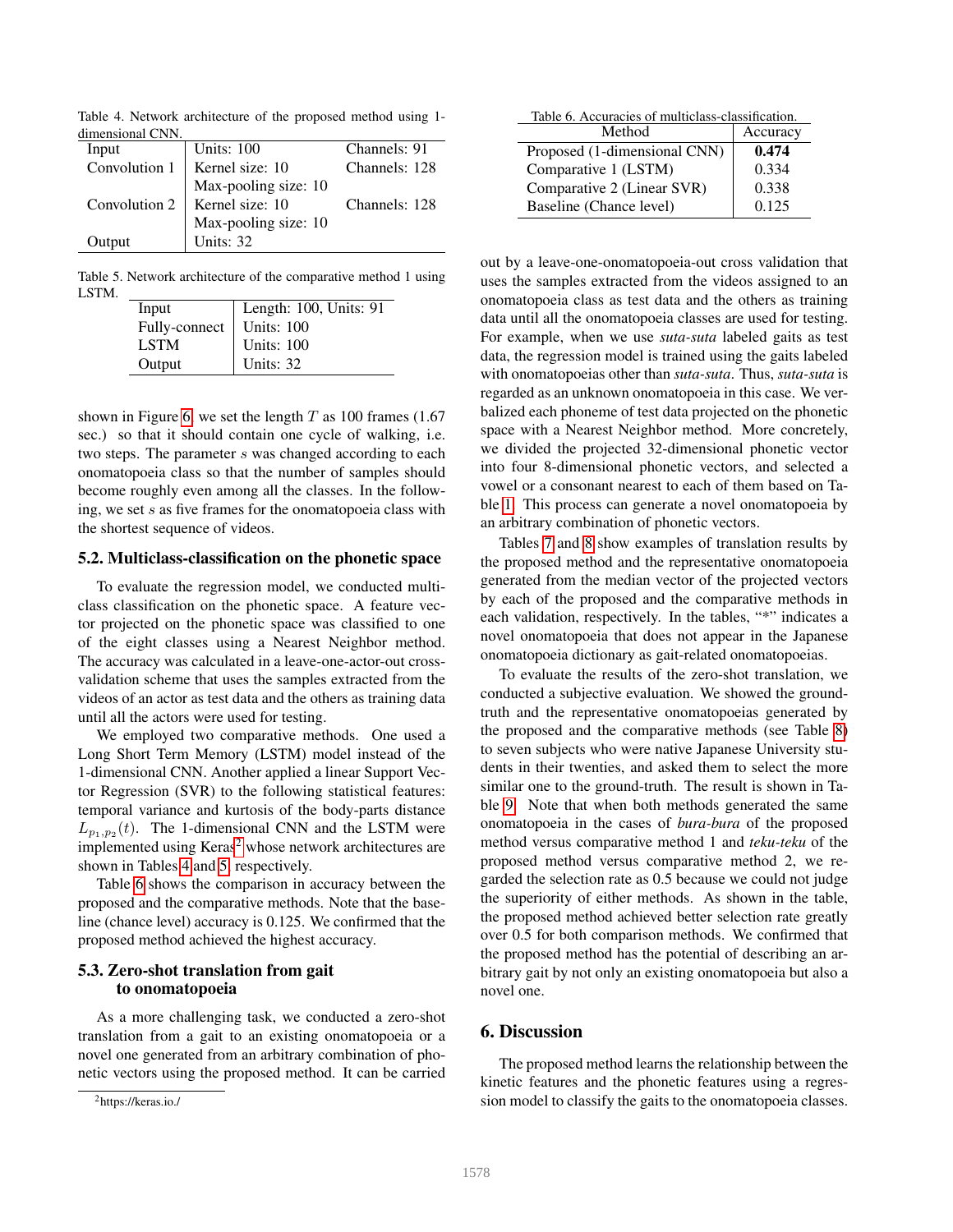<span id="page-6-1"></span>

| ı. |              |                 |          |
|----|--------------|-----------------|----------|
|    | Ground-truth | Description     | Distance |
|    | suta-suta    | seka-seka       | 27.8     |
|    | suta-suta    | *teka-teka      | 31.3     |
|    | suta-suta    | *sura-sura      | 31.8     |
|    | noro-noro    | yoro-yoro       | 16.8     |
|    | noro-noro    | *yuro-yuro      | 23.6     |
|    | noro-noro    | *roro-roro      | 24.7     |
|    | yoro-yoro    | noro-noro       | 18.7     |
|    | yoro-yoro    | *nora-nora      | 23.5     |
|    | yoro-yoro    | *toro-toro      | 25.0     |
|    | dossi-dossi  | *tuko-tuko      | 68.0     |
|    | dossi-dossi  | *toro-toro      | 69.4     |
|    | dossi-dossi  | $* sotto-softo$ | 71.0     |
|    | seka-seka    | *sutta-sutta    | 27.7     |
|    | seka-seka    | $*$ sutto-sutto | 28.2     |
|    | seka-seka    | *tuto-tuto      | 35.1     |
|    | teku-teku    | *sutta-sutta    | 64.9     |
|    | teku-teku    | *totta-totta    | 71.0     |
|    | teku-teku    | *tura-tura      | 74.3     |
|    | tobo-tobo    | *roro-roro      | 46.2     |
|    | tobo-tobo    | noro-noro       | 48.4     |
|    | tobo-tobo    | *toso-toso      | 52.4     |
|    | bura-bura    | *rutyo-rutyo    | 26.6     |
|    | bura-bura    | noro-noro       | 27.9     |
|    | bura-bura    | *moro-moro      | 34.1     |
|    |              |                 |          |

Table 7. Examples of zero-shot translation by the proposed method.

<span id="page-6-2"></span>Table 8. Representative onomatopoeias generated from the median vectors of the projected vectors by the proposed and the comparative methods.

| Ground-truth | Proposed     | Comp. $1$     | Comp. $2$     |
|--------------|--------------|---------------|---------------|
| suta-suta    | *teko-teko   | *toro-toro    | *toro-toro    |
| noro-noro    | *toro-toro   | *tura-tura    | $*$ tuso-tuso |
| yoro-yoro    | noro-noro    | $*$ tuso-tuso | *tusa-tusa    |
| dossi-dossi  | toko-toko    | yoro-yoro     | $*$ suko-suko |
| seka-seka    | *sutta-sutta | $*toro-toro$  | *toro-toro    |
| teku-teku    | *toro-toro   | *sutta-sutta  | *toro-toro    |
| tobo-tobo    | yoro-yoro    | *tusa-tusa    | $*$ turo-turo |
| bura-bura    | noro-noro    | noro-noro     | *toro-toro    |
|              |              |               |               |

To obtain better accuracy of the multiclass-classification, it might be better off learning the direct relationship between the kinetic features and the onomatopoeia labels using a classification model. Here, we compare the multiclassclassification accuracy of the proposed method with a more end-to-end classification method. To realize the latter one, we replaced the output layer having 32 units of 1 dimensional CNN shown in Table [4](#page-5-4) with eight units corresponding to eight onomatopoeia classes and trained the modified CNN from scratch. It can output one of eight onomatopoeias without using the phonetic space. As the result of multiclass-classification, we obtained 0.471 for the ac-

Table 9. Selection rates of representative onomatopoeias generated by the proposed method.

<span id="page-6-3"></span>

| Onomatopoeias | vs. Comp. 1 | vs. Comp. 2 |
|---------------|-------------|-------------|
| suta-suta     | 1.000       | 1.000       |
| noro-noro     | 1.000       | 1.000       |
| yoro-yoro     | 1.000       | 1.000       |
| dossi-dossi   | 0.857       | 0.286       |
| seka-seka     | 1.000       | 1.000       |
| teku-teku     | 0.000       | 0.500       |
| tobo-tobo     | 1.000       | 0.714       |
| bura-bura     | 0.500       | 0.286       |
| Average       | 0.795       | 0.723       |
|               |             |             |

Table 10. Comparison of classification results with a smaller dataset

<span id="page-6-4"></span>

| s [frames] | Proposed   Comp. 1 |       | $\lfloor$ Comp. 2 |
|------------|--------------------|-------|-------------------|
|            | 0.474              | 0.334 | 0.338             |
| 10         | 0.429              | 0.299 | 0.341             |

curacy of the more end-to-end classification method, which was almost the same as the proposed method. The result implies the proposed method has more general capability of onomatopoeia expression with a higher degree of freedom.

Next, we analyzed whether the accuracy of the proposed method depends on the number of training data. We conduct the same experiment as in Section [5.2](#page-5-0) but with smaller samples. In Section [5,](#page-4-0) we set the parameter s for sampling data as five frames for the onomatopoeia class with the shortest sequence of the videos. Here, we set the minimum of s at ten frames so that the number of samples becomes approximately 45% smaller. Table [10](#page-6-4) shows the result. Comparative method 2 based on linear SVR kept the accuracy whereas in the other methods the accuracy was degraded. The result implies that the proposed method and comparative method 1 based on LSTM have the potential to improve the accuracy by enlarging the dataset size.

# <span id="page-6-0"></span>7. Conclusions

In this paper, we proposed a method for describing human gaits by onomatopoeias, which uses a kinetic feature, a phonetic space, and a 1-dimensional CNN regression model. We conducted two experiments, namely, multiclassclassification and zero-shot translation task, and confirmed the effectiveness of the proposed model.

The most critical limitation of this work is insufficient size of data. To solve the problem, we will attempt to acquire a larger data of onomatopoeia-labeled gaits using crowdsourcing and introduce transfer learning to train the CNN. Some temporal models (e.g. action recognition model) might be available for the latter approach.

Beyond describing human gaits by onomatopoeias, we will consider generating motions from onomatopoeias as the reverse framework to this work. It should be useful